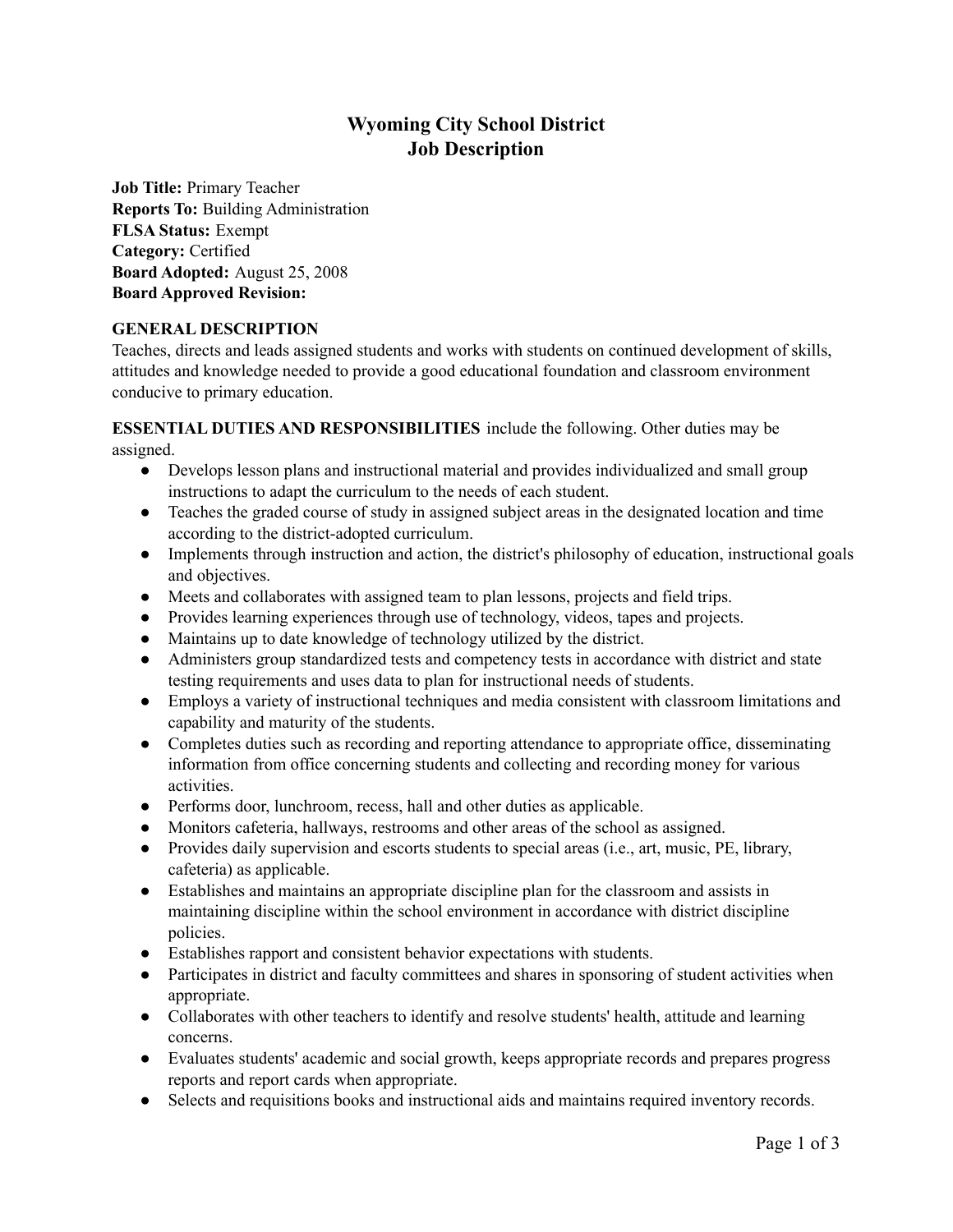- Prepares substitute teachers' folder to ensure no lapse in the daily lesson plan in the absence of the regular teacher.
- Understands the benefits of participating in frequent training, curriculum development programs and committees to stay current with teaching methods and practices.
- Participates in frequent training, curriculum development programs and committees to stay current with teaching methods and practices.
- Reports observations to intervention specialist teachers informally and at Individualized Education Program (IEP) and 504 meetings.
- Oversees modifications in classroom when appropriate.
- Coordinates intervention for struggling students.
- Understands the benefits of being available to students and parents for education related purposes when required or requested to do so under reasonable and contractual agreement terms.
- Performs homeroom duties and collects money and fees where applicable.

# **SUPERVISORY RESPONSIBILITIES**

This job has no adult supervisory responsibilities unless an educational aide is assigned to a student or to the classroom. Responsible for supervision of students.

# **EDUCATION and/or EXPERIENCE**

Bachelor's degree or higher in corresponding area.

## **CERTIFICATES, LICENSES, REGISTRATIONS**

Valid certificate/license as issued by the Ohio Department of Education. Certificates, Licenses and/or registrations as applicable to position duties and responsibilities and/or as required by the Board of Education

### **LANGUAGE SKILLS**

Ability to communicate effectively with students, parents, colleagues and administration. Ability to read, analyze and interpret testing and survey results, financial reports, and legal documents. Ability to respond to common inquiries or complaints from students, parents, agencies, teachers or members of the school community. Ability to write speeches and articles for publication that conforms to prescribed style and format. Ability to effectively present information to administration, staff, public groups, and/or Board of Education.

### **OTHER SKILLS AND ABILITIES**

Ability to apply knowledge of current research and theory to instructional program. Ability to plan and implement lessons based on school objectives and the needs and abilities of students to whom assigned. Ability to establish and maintain effective working relationships with students, peers, parents and community. Ability to speak clearly and concisely in written or oral communication. Ability to use computers for classroom instruction and record keeping. Ability to perform duties with awareness of district requirements and Board of Education policies.

### **PHYSICAL DEMANDS**

The physical demands described here are representative of those that must be met by an employee to successfully perform the essential functions of this job. Reasonable accommodations may be made to enable individuals with disabilities to perform the essential functions.

While performing the duties of this job, the employee is regularly required to sit, stand, walk, use hands to finger, handle or feel, reach with hands and arms, talk and hear. The employee is occasionally required to